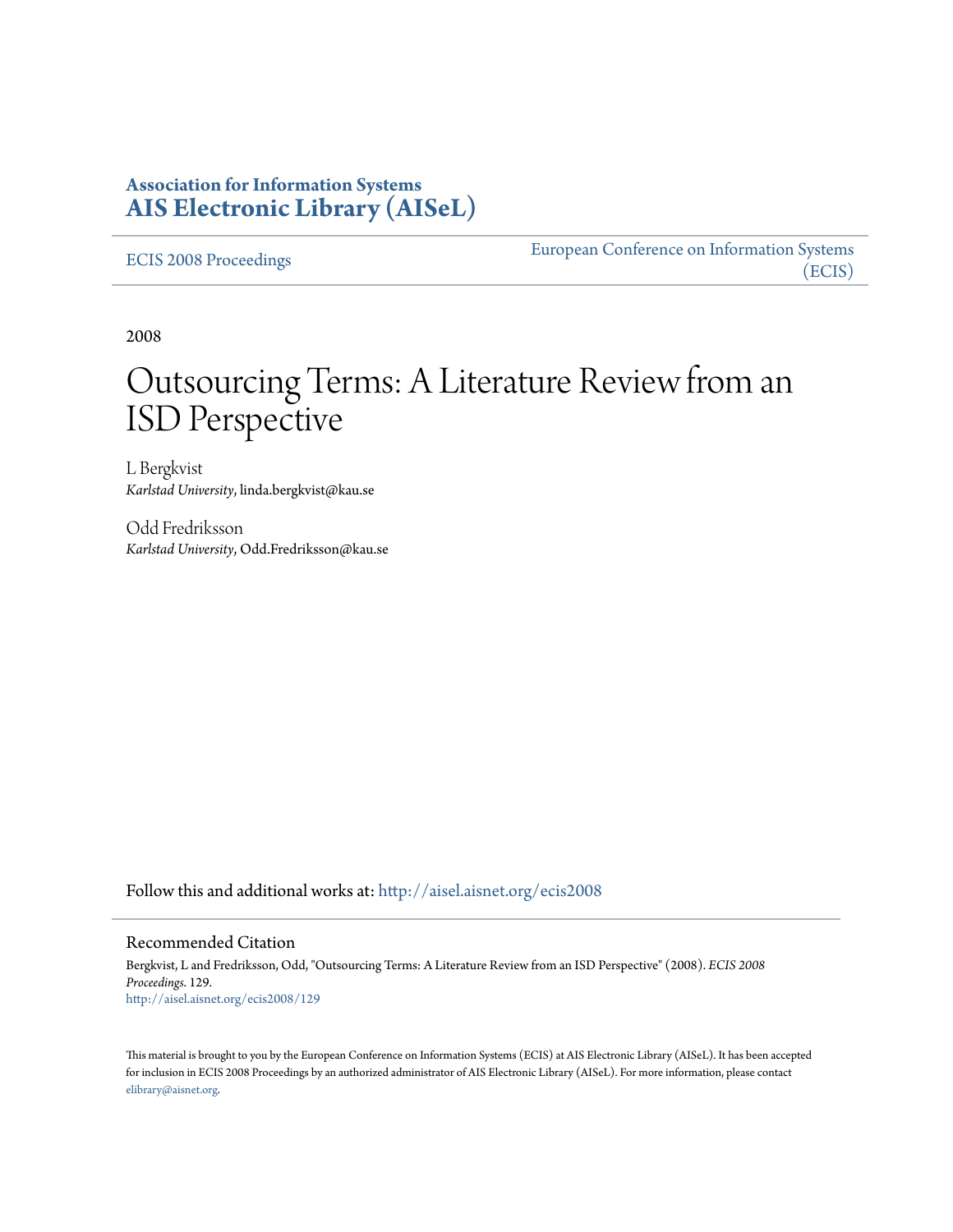## OUTSOURCING TERMS – A LITERATURE REVIEW FROM AN ISD PERSPECTIVE

Bergkvist, Linda, Karlstad University, Department of Information Systems, Universitetsgatan 2, 65188 Karlstad, Sweden, Linda.Bergkvist@kau.se

Fredriksson, Odd, Karlstad University, Department of Information Systems, Universitetsgatan 2, 65188 Karlstad, Sweden, Odd.Fredriksson@kau.se

*Information Technology (IT) has made it easier for firms to communicate globally. Improved IT capabilities and the increased global collaboration have been drivers of the growth of IT 'outsourcing'. This growth has resulted in a variety of IT 'outsourcing' terms used to denote both global and domestic client–IT-supplier relationships. An introductory literature review showed that there exist no common standard definitions of 'outsourcing' terms used for describing the contracting of ISD activities between a client and an IT-supplier. This may lead to confusion. The first purpose chosen for the paper is therefore to review how the variety of commonly used ISD 'outsourcing' terms are defined in the literature. Based on these identified definition differences, the second purpose is then to propose a structured set of definitions of ISD 'outsourcing' terms.*

*The review process of IT/ISD 'outsourcing' research included two steps. Firstly, a literature search study was conducted. The literature search study resulted in the collection of about 240 articles. The second step of the literature review process included reading each paper. The selection criterion for the articles to be included in the review study was that the article should focus on IT/ISD 'outsourcing'. As a result, about 100 of 240 articles were reviewed. These articles constitute the majority of the articles studied in the literature review.*

*From the literature review, different definitions of the variety of ISD 'outsourcing' terms have been identified. One conclusion drawn from the literature review is that many of the different ISD 'outsourcing' terms are used as special cases of the generic 'ISD outsourcing' term. The different ISD 'outsourcing' terms found in the literature have been analysed and categorised based on a geographical distance perspective. Another finding from the literature review is that the relationship perspective often is neglected when ISD 'outsourcing' terms are defined. Therefore, definitions from a relationship perspective for the majority of the ISD 'outsourcing' terms identified are proposed. The proposed ISD 'outsourcing' definitions provide a structured set of definitions based on both the geographical distance perspective and the relationship perspective. Furthermore, a graphical representation of how different IT-supplier locations, from the client perspective, relate to the definitions of six of the proposed ISD 'outsourcing' terms is provided.*

*Keywords: literature review, ISD outsourcing terms, information systems development, relationship perspective, geographical distance perspective, structured set of definitions*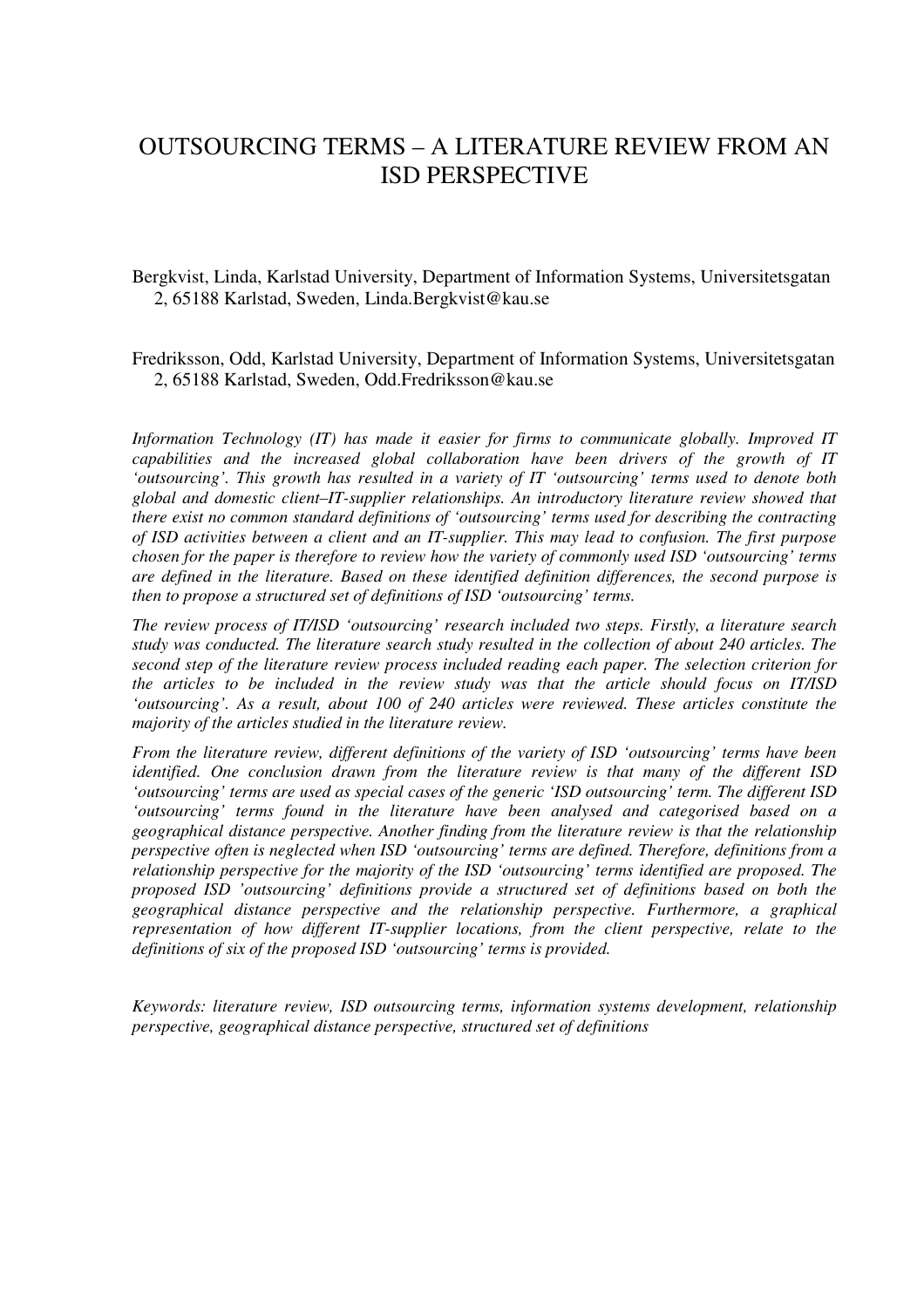## **1 INTRODUCTION**

With the introduction of Information Technology (IT) it has become easier for firms to communicate globally. Through advanced technologies of networking and the accessibility of widespread communication through the Internet, Information Systems (IS) assets can be performed and provided anywhere and at any time (Shao & David 2007). The increased global collaboration and improved IT capabilities have been drivers of the growth of IT 'outsourcing' (Hirschheim 2006). The relationship between client and IT-supplier is commonly captured by the generic IT 'outsourcing' term, which is referring to both globally and domestically client–IT-supplier relationships. The primary rationales for IT 'outsourcing' from a client perspective are cost reduction, access to technological expertise and enabling focus on its own core competence (Lacity & Willcocks 2001). 61 IT 'outsourcing' decisions were studied in their survey study, showing that cost reduction was the most prevalent reason given for the IT 'outsourcing' decision (80%), followed by service improvements (59%). The growth of IT 'outsourcing' motivates to conduct detailed studies on how to best manage IT 'outsourcing' relationships (Hirschheim 2006).

A firm's IT assets facilitate the management of distant relationships. Via IS and IT, the parties can communicate independently of where the parties are located. As IS assets become more important for the firm's performance of daily business activities, the process of Information Systems Development (ISD) needs to be effective and efficient (Avison & Fitzgerald 2006). ISD is a process that involves the analysis, design, technical implementation, organisational implementation and subsequent evolution of IS (Iivari & Hirschheim 1996). The focus in this paper is on global and domestic 'outsourcing' relationships from an ISD perspective. "ISD perspective" is in the paper referring to the union of people, computers and work tasks (Nilsson 2006). With this is meant that the client and the IT-supplier communicate to perform ISD processes with the purpose of attaining ISD solutions that improve and facilitate work tasks in the client firm's organisational context.

The growth of IT 'outsourcing' has resulted in a diversity of IT 'outsourcing' terms used. To structure the variety of IT 'outsourcing' terms used in the IT/ISD literature, different categorisation principles are applied. Lacity and Willcocks (1998) apply percentages of the IT budget transferred to an IT-supplier to differentiate between 'total outsourcing', 'total insourcing' and 'selective outsourcing'. Ownership of the outsourced service/product is another way of categorising different IT 'outsourcing' terms (Dibbern et al. 2004). The ownership can be kept in-house, transferred to the IT-supplier or shared between the client and the IT-supplier. Another way of differentiating between different IT 'outsourcing' terms is to focus on the geographical relocation of the production of services/products (Norwood et al. 2006). Furthermore, research has approached the different IT 'outsourcing' terms used by addressing a chronological retrospective (Dibbern et al. 2004).

An introductory literature review showed that there exist no common standard definitions of 'outsourcing' terms used for denoting the contracting of ISD activities between a client and an ITsupplier. This may lead to confusion. A comprehensive set of distinct definitions of the different ISD 'outsourcing' terms used in the IT/ISD literature is needed, by both researchers and practitioners, in order to be able to evaluate the best 'outsourcing' option for their ISD needs. For the purpose of structuring ISD 'outsourcing' terms along their differences we have chosen the geographical distance perspective. Along the longitudinal dimension of the globe, the difference in geographical distance commensurate with the time zone difference. This is however not the case along the latitudinal dimension of the globe. The focus on both global and domestic IT/ISD 'outsourcing' in this paper motivates the use of the geographical distance dimension in order to discriminate between the different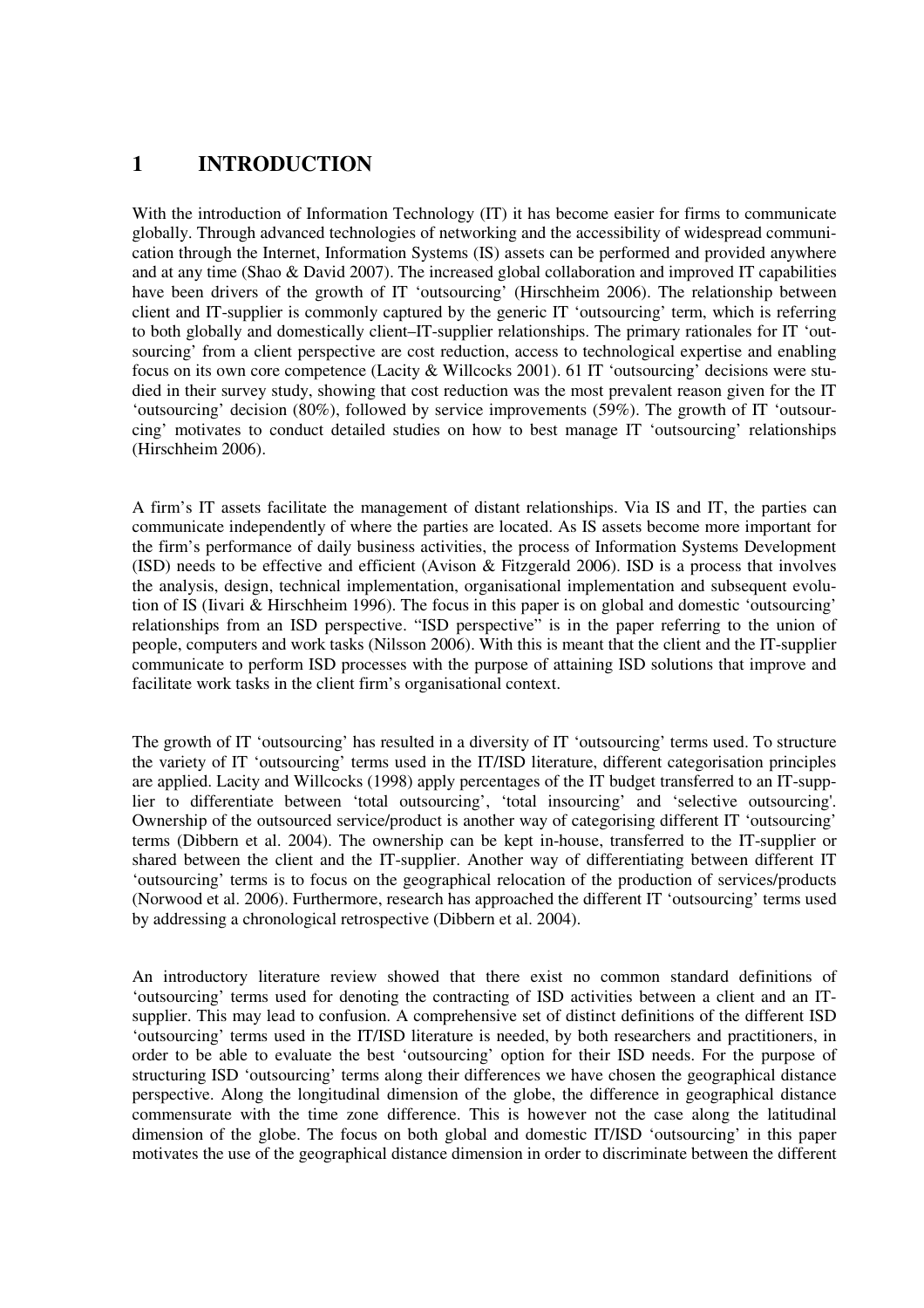ISD 'outsourcing' terms. *The first purpose of the paper is to review how the variety of commonly used ISD 'outsourcing' terms are defined in the literature. Based on these identified definition differences, the second purpose is then to propose a structured set of definitions of ISD 'outsourcing' terms.*

#### **1.1 Methodology**

This paper is one result of an ongoing research project focusing on critical conditions for attaining successful outcomes from outsourcing ISD-activities. Earlier research has indicated a need for research emphasising the critical role of relationships in IT 'outsourcing' (e.g. Kern & Willcocks 2002). Along this vein, a relationship perspective is applied in this research project.

The review process of IT/ISD 'outsourcing' research included two steps. Firstly, a literature search study was conducted. The literature collected was found through recommendations, by reviewing references in relevant IT/ISD 'outsourcing' articles and through searches in the Inspec database. The following words were used for the searches: outsourcing, offshoring, information systems development, information technology, relationships, global outsourcing and outsourcing terms. Thus, these search words were broad. In addition, the literature searches on IT/ISD 'outsourcing' were not delimited to any specific dependent variable/outcome, such as for example 'outsourcing' success, 'outsourcing' adoption decision, 'outsourcing' contract issues, etc. It was not either delimited to any specific industry. The searches were delimited to abstract, title and subject, and the publication time period was delimited to 1997−2007. The latter delimitation is motivated by the fact that many of the ISD 'outsourcing' terms are relatively new. The search for 'Information Systems Development' and 'outsourcing' resulted in 240 hits.

The second step of our review process included reading each paper's abstract, introduction, analysis and conclusions sections. The selection criterion for the articles to be included in the review study was that the article should focus on IT/ISD 'outsourcing'. As a result, about 100 of the 240 articles were reviewed. These articles constitute the majority of the articles studied in the literature review. The majority of the articles explicitly state a definition of ISD 'outsourcing' terms. Admittedly, our review process involved some degree of interpretation of the definitions used in the research articles.

Our review process has had its limitations. We made the choice to include only one major research article database for the literature searches. However, the Inspec database is representative for the scientific field of IS. We are aware of that searches in other research article databases may have resulted in partly different search results.

## **2 INTERPRETATION OF OUTSOURCING TERMS USED IN THE ISD OUTSOURCING LITERATURE**

Table 1 below illustrates the different ISD 'outsourcing' terms found in the literature reviewed. The purpose with Table 1 is to provide an overview of the variety of ISD 'outsourcing' terms used and their definitions. Table 1 presents definitions of ISD 'outsourcing' terms from a geographical distance perspective. The generic 'ISD outsourcing' and 'ISD offshoring' terms are presented first. Then, the specific ISD 'outsourcing' terms follow, starting with the ISD 'outsourcing' terms which denote longer distances between the client and the IT-supplier. The three first ISD 'outsourcing' terms in Table 1 − 'outsourcing', 'offshoring' and 'offshore outsourcing' − are the most frequently used in the literature.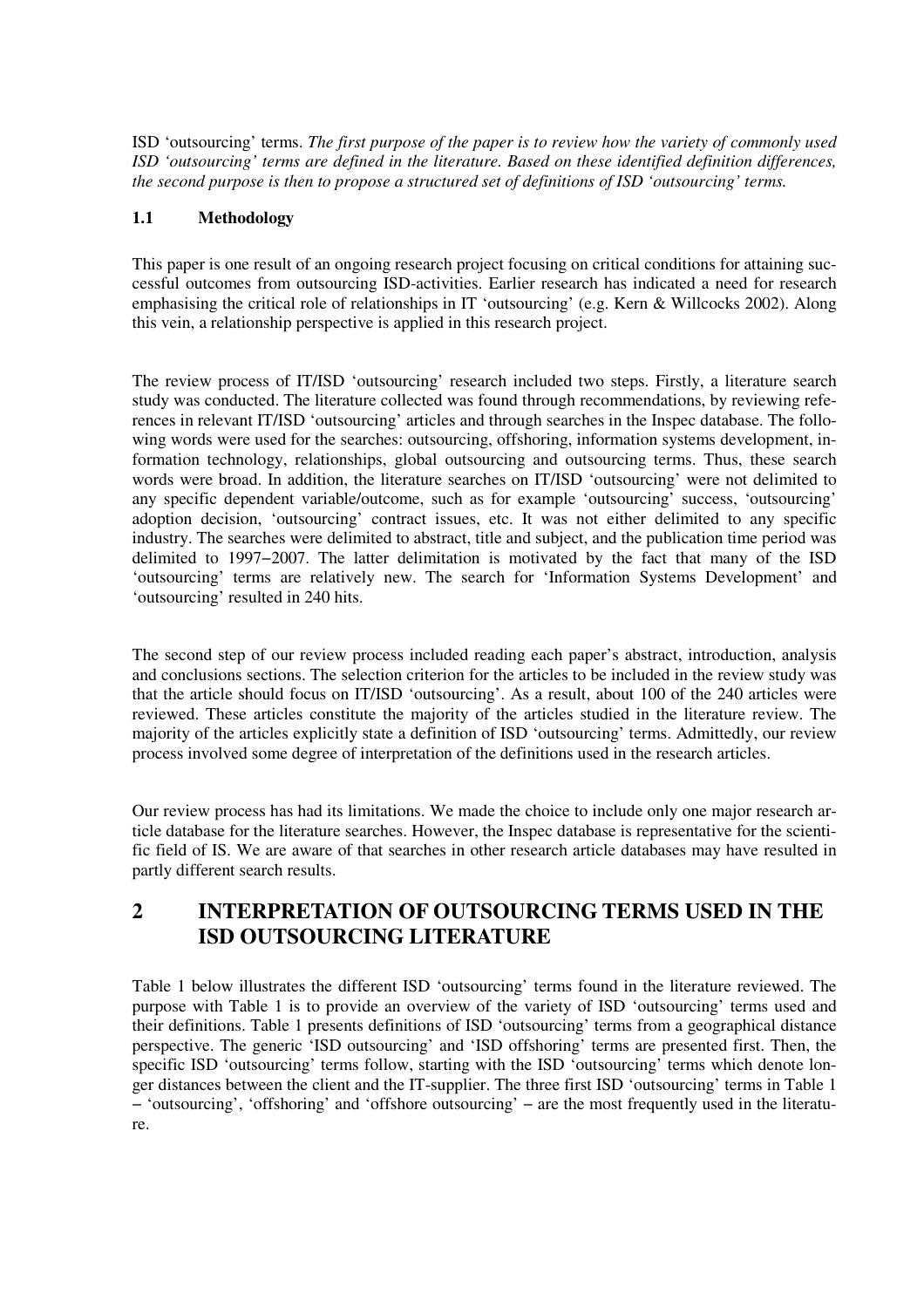| ISD outsourcing term   | <b>Definitions</b>                                                                                                                                                                                                                      | <b>Sources</b>                                                                                                               |
|------------------------|-----------------------------------------------------------------------------------------------------------------------------------------------------------------------------------------------------------------------------------------|------------------------------------------------------------------------------------------------------------------------------|
| 'Outsourcing'          | The client's contracting of ISD<br>activities with an IT-supplier,<br>irrespective of where the supplier is<br>located                                                                                                                  | Davey & Allgood (2002), Kliem<br>(2004), Bhatt et al. (2006), Gonzales<br>et al. (2006), Hovlin (2006)                       |
|                        | The client's contracting of ISD<br>activities with a domestic IT-<br>supplier                                                                                                                                                           | Hirschheim & Lacity (2000), Khan &<br>Fitzgerald (2004), Rao (2004), Siakas<br>& Balstrup (2006)                             |
|                        | A relationship where the client<br>contracts or sells ISD assets, people<br>and/or activities to an IT-supplier.<br>The IT-supplier manages these<br>assets and provides services for<br>monetary returns over an agreed<br>time period | Lacity & Hirschheim (1993),<br>Willcocks et al. (1996), Kern (1997),<br>Kern & Willcocks (2002), Alborz et<br>al. (2003)     |
| 'Offshoring'           | The client's contracting of ISD<br>activities with an IT-supplier<br>located in a low-cost country                                                                                                                                      | Edwards & Sridhar (2005), Sakthivel<br>(2005), Hovlin (2006)                                                                 |
|                        | The client's contracting of ISD<br>activities with a foreign IT-supplier<br>located far from the client                                                                                                                                 | Gopal et al. (2003), Schniederjans et<br>al. (2005), Gonzales et al. (2006)                                                  |
|                        | The client's contracting of ISD<br>activities with an IT-supplier<br>overseas, irrespective of whether it<br>is affiliated or unaffiliated                                                                                              | Rao (2004), Sako (2006)                                                                                                      |
| 'Offshore outsourcing' | The client's contracting with an<br>unaffiliated IT-supplier located in a<br>low-cost country to perform ISD<br>activities                                                                                                              | Davey & Allgood (2002), Kliem<br>(2004), Schniederjans et al. (2005),<br>Gonzales et al. (2006), Siakas &<br>Balstrup (2006) |
| 'Offshore insourcing'  | The client's contracting of ISD<br>activities with an affiliated IT-<br>supplier located in a foreign<br>country                                                                                                                        | Prikladnicki et al. (2003), Carmel &<br>Tjia (2005)                                                                          |
| 'Nearshoring'          | The client's contracting of ISD<br>activities with an IT-supplier<br>located near the client's country<br>border                                                                                                                        | Schniederjans et al. (2005), Gonzales<br>et al. (2006)                                                                       |
|                        | The client's contracting of ISD<br>activities with an IT-supplier<br>located in the same time zone                                                                                                                                      | Rao (2004)                                                                                                                   |
| 'Onshoring'            | The client's contracting of ISD<br>activities with a domestic IT-<br>supplier                                                                                                                                                           | Kliem (2004), Erber & Sayed-Ahmed<br>(2005), Gonzales et al. (2006)                                                          |

*Table 1. The variety of ISD 'outsourcing' terms found from the literature review and the authors' interpretations of the definitions being used (to be continued)*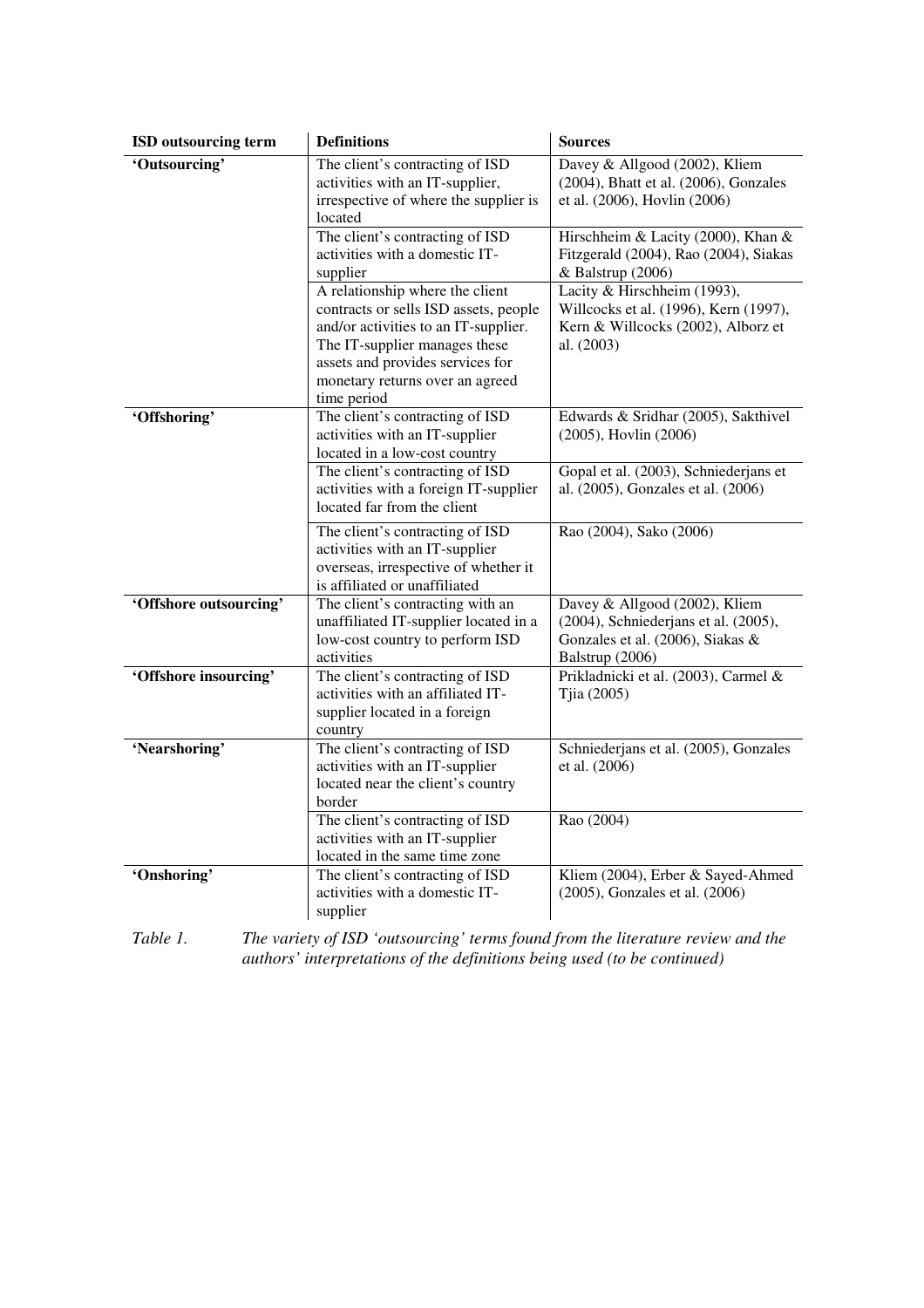| <b>ISD</b> outsourcing term | <b>Definitions</b>                 | <b>Sources</b>                        |
|-----------------------------|------------------------------------|---------------------------------------|
| 'Multi-sourcing'/           | The client's signing of ISD        | Currie (1998), Schniederjans et al.   |
| 'Selective sourcing'/       | contracts with more than one IT-   | (2005)                                |
| 'Multiple supplier          | supplier                           |                                       |
| sourcing'                   | The client's signing of short-term | Lacity et al. (1996), Hirschheim &    |
|                             | contracts with more than one       | Lacity $(2006)$                       |
|                             | specialized IT-supplier for        |                                       |
|                             | specified ISD activities           |                                       |
| 'Insourcing'                | The client's contracting of ISD    | Rao (2004), Barthélemy & Geyer        |
|                             | activities with an affiliated IT-  | (2005)                                |
|                             | supplier located in a foreign      |                                       |
|                             | country                            |                                       |
|                             | The client taking ISD assets,      | Erber & Sayed-Ahmed (2005),           |
|                             | activities and skills, that were   | Gonzales et al. (2006)                |
|                             | previously outsourced to one or    |                                       |
|                             | more IT-suppliers, back in-house   |                                       |
|                             | The client bringing human          | Siakas & Balstrup (2006)              |
|                             | resources into the firm            |                                       |
|                             | The client's decision to perform   | Hirschheim & Lacity (2006), Veltri    |
|                             | and deliver ISD services in-house  | Falaleeva & Saunders (2006)           |
|                             | after evaluating the outsourcing   |                                       |
|                             | market                             |                                       |
| 'Backsourcing'              | The client taking ISD assets,      | Dibbern et al. (2004), Cullen et al.  |
|                             | activities and skills, that were   | (2005), Veltri Falaleeva & Saunders   |
|                             | previously outsourced to one or    | $(2006)$ , Whitten & Leidner $(2006)$ |
|                             | more IT-suppliers, back in-house   |                                       |

*Table 1 (continuation). The variety of ISD 'outsourcing' terms found from the literature review and the authors' interpretations of the definitions being used*

#### **2.1 Discussion of the different ISD outsourcing terms used and authors' proposed definitions**

Some conclusions can be drawn from the literature review on the variety of ISD 'outsourcing' terms used. From the overview of the different ISD 'outsourcing' terms and their diverse definitions in Table 1 it is obvious that the ISD 'outsourcing' terms being used are overlapping. To exemplify, the definitions of 'offshoring' and 'offshore outsourcing' are both including the client's contracting of ISD activities with an IT-supplier located in a low-cost country. Furthermore, both 'offshore insourcing' and 'insourcing' are ISD 'outsourcing' terms used to denote the client's contracting of ISD activities with a foreign affiliate.

Another conclusion drawn from the IT/ISD 'outsourcing' literature review is that the client perspective is overwhelmingly dominating. The literature review shows that only a minority of the researchers was defining ISD 'outsourcing' terms from a relationship perspective (among these are Kern & Willcocks 2002, Alborz et al. 2003). We adopt the definition of an IS 'outsourcing' relationship being proposed by Goles et al. (2005, p. 49): "*an ongoing, long-term linkage between an outsourcing vendor and customer arising from a contractual agreement to provide one or more comprehensive IS activities, processes, or services with the understanding that the benefits attained by each firm are at least in part dependent on the other"*. By "relationship perspective" is in this paper meant that both the client firm and the IT-supplier firm are considered (cf. Lacity & Willcocks 2000).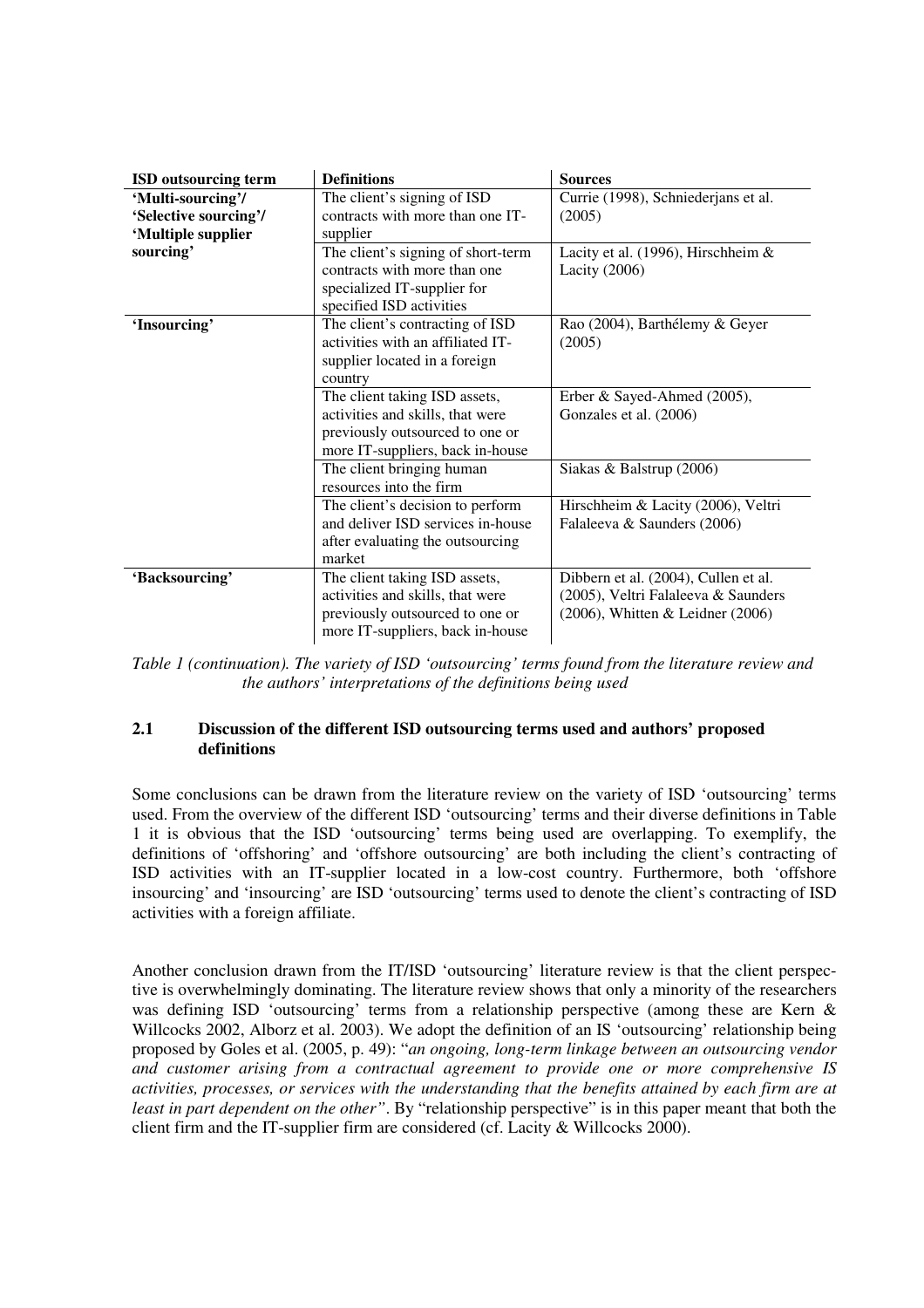Most researchers are emphasizing the importance of applying the 'outsourcing' relationship perspective on IT 'outsourcing', but they are not themselves applying the relationship as the unit of analysis. This is surprising since the successfulness of IT 'outsourcing' largely depends on how the client–ITsupplier relationship is understood and managed (Kern & Willcocks 2002)**.** Thus, to use the relationship as the unit of analysis increases the understanding of successful outcomes of IT 'outsourcing' processes. Based on the definitions of 'outsourcing' terms used in the literature, we therefore propose definitions for ISD 'outsourcing' terms from a relationship perspective. However, as regards the proposed definitions for the 'ISD insourcing' and 'ISD backsourcing' terms, a client perspective is applied. The obvious reason is that these terms concern the client's unilateral decision to perform the ISD activities in-house. One important advantage with applying a relationship perspective on definitions of ISD 'outsourcing' terms, as compared to applying definitions from the traditional and commonly used actor perspective, is the resulting focus on the client–IT-supplier relationship.

There are, as noted, existing overlaps between different ISD 'outsourcing' terms, but often these are distinguished by one or more specific features. The term 'outsourcing' seems to be a homonym used for two different types of ISD 'outsourcing' relationships. Firstly, 'outsourcing' is generically defined as the client's contracting of ISD activities with an IT-supplier irrespective of where the supplier is located. Secondly, 'outsourcing' is a term also used to specifically indicate the client's transfer of ISD activities to a domestic IT-supplier. Lacity and Hirschheim (1993) was one of the early sources advocating the merits of applying a relationship perspective, which directs attention to, for example, the desire to reach an understanding of each other's IS outsourcing expectations. Inspired by them, we propose the following definition of the generic 'ISD outsourcing' term:

• 'ISD outsourcing' is a joint decision to sign a contract which stipulates that the IT-supplier should perform ISD activities for the client over an agreed time period, irrespective of where the ITsupplier is located.

As illustrated in Table 1 above the term 'offshoring' is used for defining both the client's contracting of ISD activities with an affiliated or an unaffiliated IT-supplier. The 'offshoring' definitions presented in Table 1 imply a geographical distance between the client and the IT-supplier. When U.K. firms outsource to Indian IT-suppliers this exemplifies what is meant by "far distant locations" (Schniederjans et al. 2005). Rao (2004) suggests that by 'offshoring' should be meant that there is a time differrence of three time zones or more between the client and IT-supplier (cf. nearshoring below). To consider geographical distance to be synonymous with time zone difference only holds along the longitudinal dimension of the globe. Thus, Rao (2004) neglects the latitudinal dimension when he only discusses the time zone difference. The term 'global outsourcing' is often used synonymously with the term 'offshoring'. However, a difference exist**s**. 'Global outsourcing' is a generic term for the case when the IT-supplier is located in another country than the client (Chakrabarty 2006). Hence, 'global outsourcing' encompasses 'offshoring', 'offshore outsourcing', 'offshore insourcing' and 'nearshoring'.

The literature review shows that some researchers use the 'ISD offshoring' term for denoting 'outsourcing' to low-cost countries. This delimitation used in some of the reviewed articles raises questions regarding what constitutes a low-cost country. This is not a static condition. Costs in some low-cost countries may rise substantially over time and will then eventually disqualify them as possible 'offshoring' countries (Norwood et al. 2006). In addition, it is relevant to compare the cost situations between the client and the IT-supplier. To capture this cost difference we therefore use the "relative cost advantages" expression, instead of "low-cost country". We propose a broad definition of 'ISD offshoring' that encompasses both affiliated and unaffiliated IT-suppliers:

• 'ISD offshoring' is the special case of 'ISD outsourcing' when the two parties are located in far distant countries and when the IT-supplier has substantial forecasted relative cost advantages.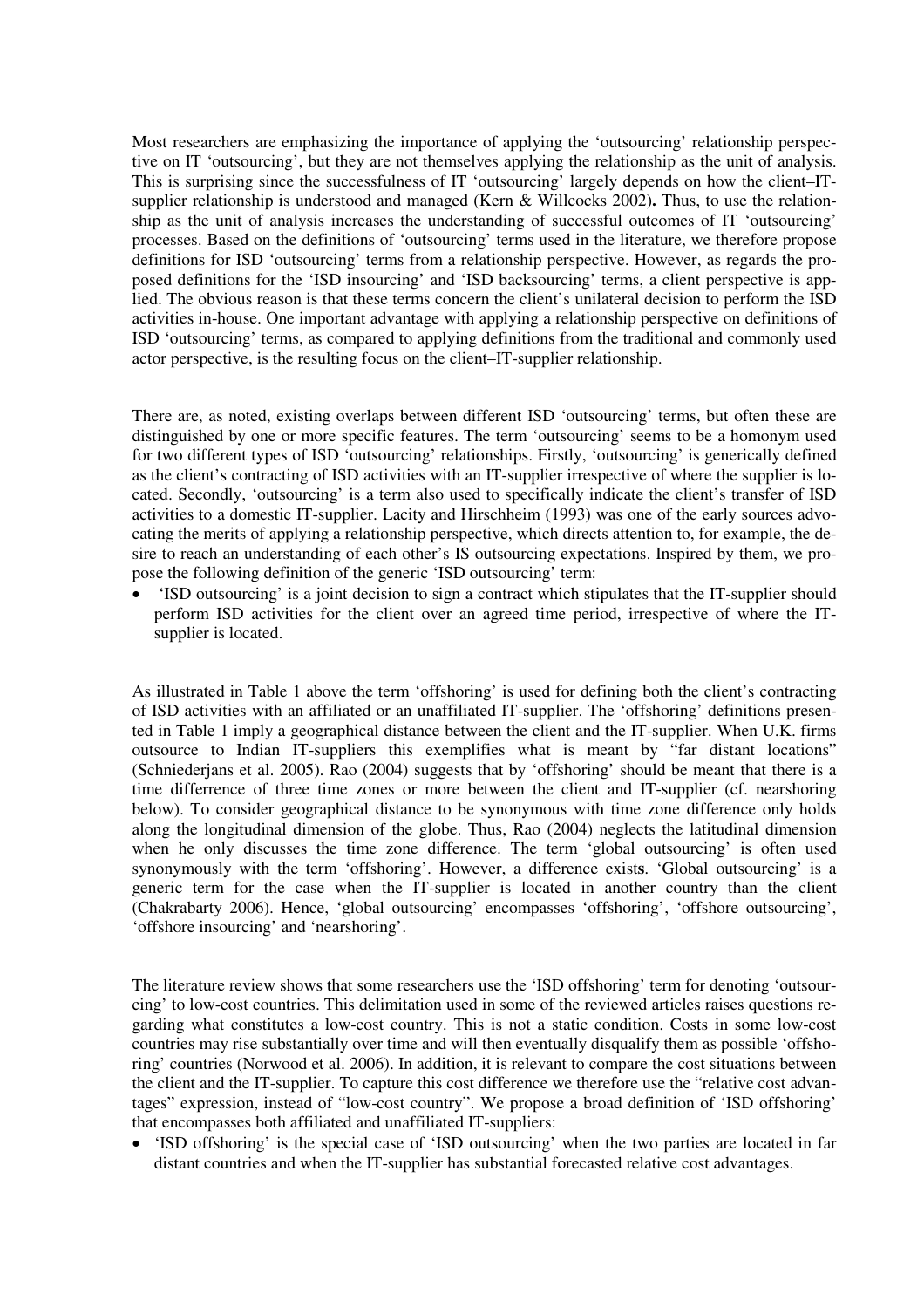The literature review shows that the 'offshoring' and 'offshore outsourcing' terms often are used as synonyms. 'Offshore outsourcing' is in the literature used for denoting the client's contracting with an unaffiliated IT-supplier located in a low-cost country, for example India. As mentioned above, we argue that the "relative cost advantages" expression is more relevant to use. Accordingly, we propose the following definition:

• 'ISD offshore outsourcing' is the special case of 'ISD offshoring' when the IT-supplier is an unaffiliated firm.

Few of the reviewed sources use the term 'offshore insourcing'. The term is used to describe the client's contracting with an affiliated IT-supplier located in a foreign country. We propose the following definition:

• 'ISD offshore insourcing' is the special case of 'ISD offshoring' when the IT-supplier is an affiliated firm.

From the literature review it is found that the ISD 'outsourcing' terms 'outsourcing' and 'onshoring' both are used to denote the client's contracting of ISD activities with a domestic IT-supplier. 'ISD outsourcing' is however a generic term denoting the client–IT-supplier relationship irrespective of where the IT-supplier is located. Therefore, we propose the following definition of 'ISD onshoring':

• 'ISD onshoring' is the special case of 'ISD outsourcing' when the two parties are located in the same country.

'Nearshoring' is an ISD 'outsourcing' term that is similar to 'offshore outsourcing'. 'Nearshoring', like 'offshore outsourcing', is about contracting ISD activities with an unaffiliated IT-supplier located abroad. The significant difference between 'offshore outsourcing' and 'nearshoring' is that the term 'nearshoring' denotes the situation when the IT-supplier is located geographically close to the client (e.g. when a U.S. firm outsources to an IT-supplier in Canada**)**. Rao (2004) suggests that the dividing line between 'nearshoring' and 'offshore outsourcing' should be a three time zones difference between the client's and the IT-supplier's locations. We propose that 'nearshoring' denotes the situation when the IT-supplier has a geographical proximity to the client, because face-to-face communication and collaboration advantages typically follow with geographical proximity (Schniederjans et al. 2005). We propose the following definition:

• 'ISD nearshoring' is the special case of 'ISD outsourcing' when the two parties are located geographically close, but in different countries.

'Multi-sourcing' refers to the client's contracting with more than one IT-supplier to obtain flexibility, specific competence and competitive pricing simultaneously (Schniederjans et al. 2005). Currie (1998) labels this type of 'outsourcing' as 'selective sourcing' or 'multiple supplier sourcing'. Lacity et al. (1996) also use the term 'selective sourcing' for denoting the client's contracting with more than one IT-supplier. Lacity et al. (1996), however, add that 'selective sourcing' is distinguished by short-term contracts (less than five years) with more than one specialized IT-supplier for specified ISD activities. In contrast to the other ISD 'outsourcing' terms found in the literature review, the definitions for 'multi-sourcing'/'selective sourcing'/'multiple supplier sourcing' do not refer to where the IT-supplier is located in relation to the client's location. As seen in Table 1, the 'multi-sourcing'/'selective sourcing'/'multiple supplier sourcing' terms are used as synonyms defining the client's contracting with more than one IT-supplier, i.e. two or more relationships. In order to simplify, we choose one of these synonymously used terms, i.e. 'ISD multi-sourcing', simply because the term mirrors, in a good way, the content of the phenomenon. We propose the following definition:

• 'ISD multi-sourcing' is 'ISD outsourcing' with more than one IT-supplier contracted.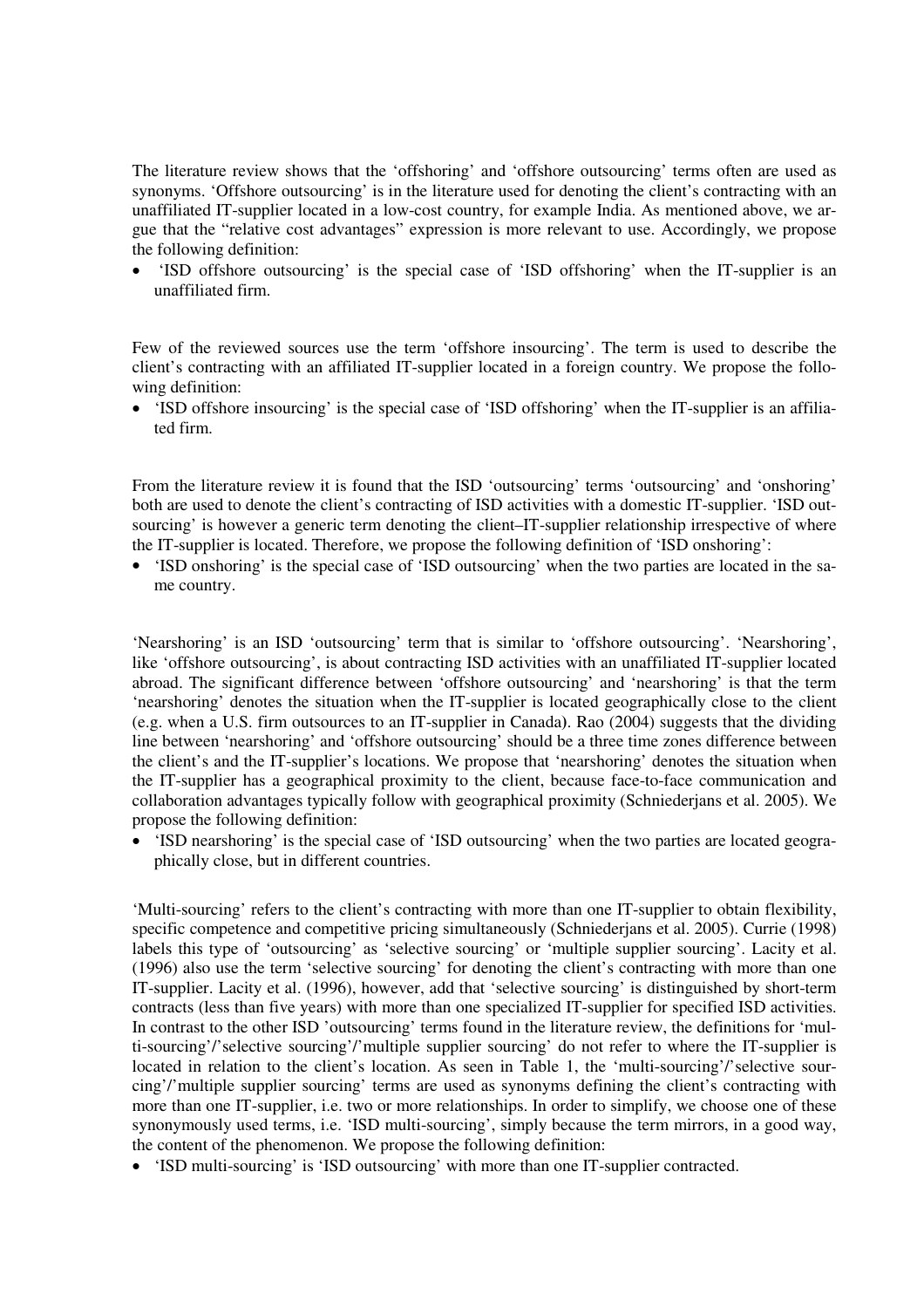The term 'insourcing' is puzzling since there exists a variety of definitions. As seen in Table 1, the most commonly used definitions are the ones regarded as moving ISD activities to a foreign affiliate and bringing outsourced ISD activities back in-house. A finding from the literature review is that also the term 'offshore insourcing' is used for defining the client's contracting with an affiliated IT-supplier located in a foreign country. Another finding is that the term 'backsourcing' is applied for denoting the client bringing outsourced ISD activities back in-house. According to our perception of the two terms 'insourcing' and 'offshore insourcing', the term 'offshore insourcing' is most suitable for denoting the client's contracting of ISD activities with a foreign affiliate. The foremost reason for this is the 'offshore' part in 'offshore insourcing', which indicates that the IT-supplier is located in a foreign country (compare 'offshoring'). The description of 'insourcing' used for bringing human resources to perform ISD activities into a firm is consistent with what Gonzales et al. (2006) regard as hiring IT consultants. Veltri Falaleeva and Saunders (2006) argue that the 'outsourcing' and 'insourcing' terms are related to the make-or-buy decision, i.e. whether the ISD activity should be deployed and performed in-house or if the ISD activity should be performed externally. This indicates that 'insourcing' and 'outsourcing' are related to the 'outsourcing' decision, whereas the term 'backsourcing' is representing the client's decision to terminate the relationship with the IT-supplier. As a result from the discussion above, we propose the following definition:

• 'ISD insourcing' is the client's decision to continue to perform and deliver ISD activities in-house.

'Backsourcing' is the term that refers to the client's decision to bring back previously outsourced inhouse ISD activities. The decision of 'backsourcing' is often a result of a careful evaluation of the 'outsourcing' relationship and made in connection with the renegotiation, the termination or the expiring of the 'outsourcing' contract. Causes of 'backsourcing' are among other things the loss of expertise and ownership of ISD activities and that the client's expectations are not met (Veltri Falaleeva & Saunders 2006, Whitten & Leidner 2006). The following definition is proposed:

• 'ISD backsourcing' is the client's decision to terminate the relationship and to bring the contracted ISD activities back in-house.

#### **2.2 Synthesis of proposed ISD outsourcing terms**

The graphical representation in Figure 1 is a synthesis of six of our nine proposed ISD 'outsourcing' terms and their definitions presented in section 2.1: 'ISD offshoring', 'ISD offshore outsourcing', 'ISD offshore insourcing', 'ISD nearshoring', 'ISD onshoring' and 'ISD backsourcing'. Figure 1 graphically illustrates how different IT-supplier locations (marked with rectangles in the figure) and the client location (marked with a circle in the figure) relate to the definitions of these six ISD 'outsourcing' terms.

The ISD 'outsourcing' terms 'ISD outsourcing', 'ISD multi-sourcing' and 'ISD insourcing' are not graphically represented in Figure 1. The reason for not including the first two of these terms are that they denote 'outsourcing' irrespective of where the IT-suppliers are located. The term 'ISD insourcing' denotes the specific case when the client decides to continue to perform ISD activities in-house, thus there is no IT-supplier involved.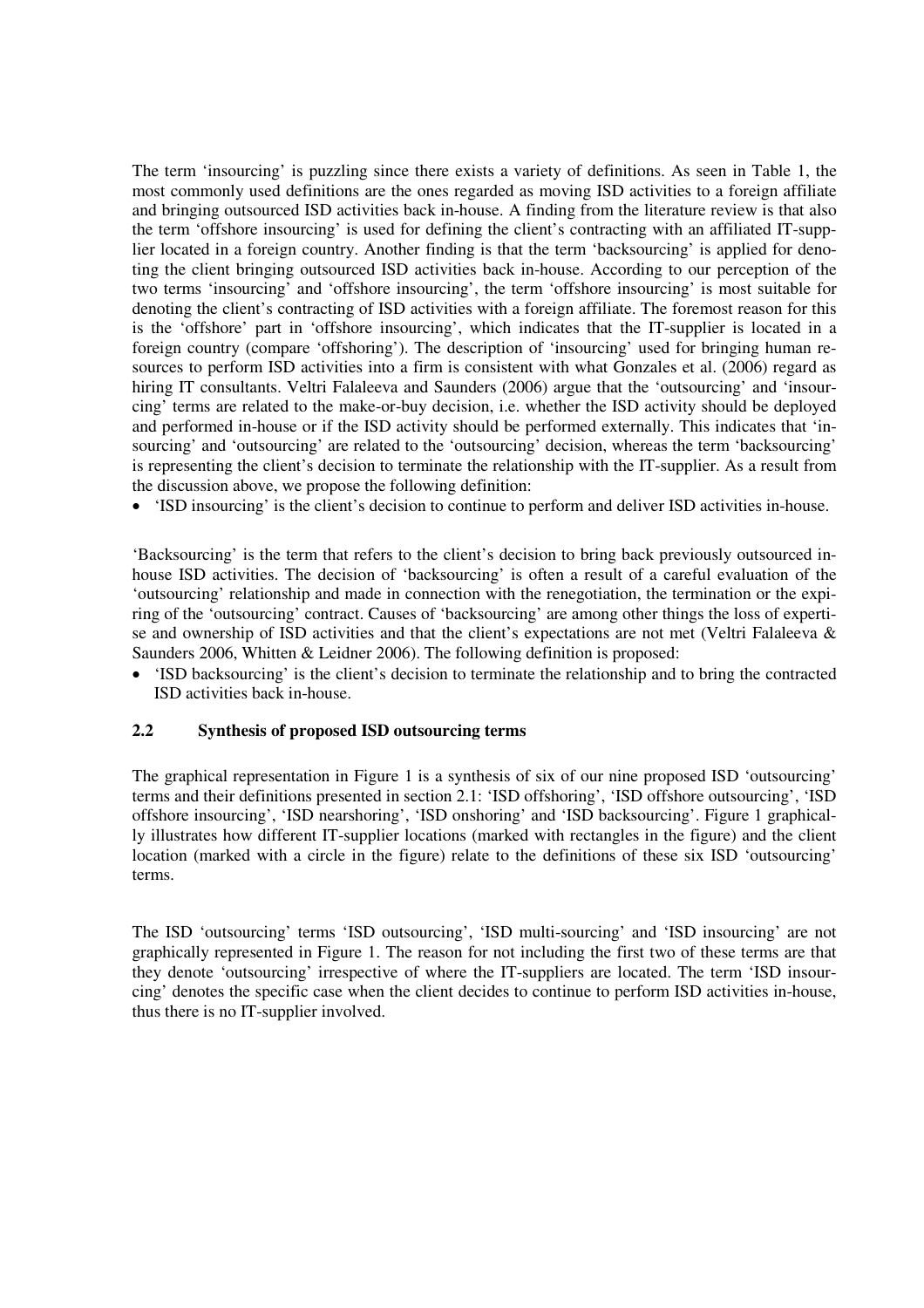

*Figure 1. Graphical representation of how different IT-supplier locations from the client perspective relate to the definitions of six of the proposed ISD 'outsourcing' terms (the authors'; adapted from Erber and Sayed-Ahmed (2005))*

## **3 CONTRIBUTIONS**

The first purpose of the paper is to review how the variety of commonly used ISD 'outsourcing' terms are defined in the literature. From the literature review, different definitions of the variety of ISD 'outsourcing' terms have been identified. We conclude from the literature review that many of the different ISD 'outsourcing' terms are used as special cases of the generic 'ISD outsourcing' term.

The different ISD 'outsourcing' terms found in the literature have been analysed and categorised from a geographical distance perspective (see Table 1). Table 1 summarizes our main findings on the first purpose of this paper. It provides a comprehensive overview of the variety of the different ISD 'outsourcing' terms used in the IT/ISD 'outsourcing' literature. This variety motivates the need for clarity and structure, which is provided by Table 1.

Based on the findings on purpose one, the second purpose is to propose a structured set of definitions of ISD 'outsourcing' terms. One conclusion drawn from the literature review is that the relationship perspective often is neglected when ISD 'outsourcing' terms are defined. We have therefore proposed definitions from a relationship perspective for seven of the nine ISD 'outsourcing' terms identified,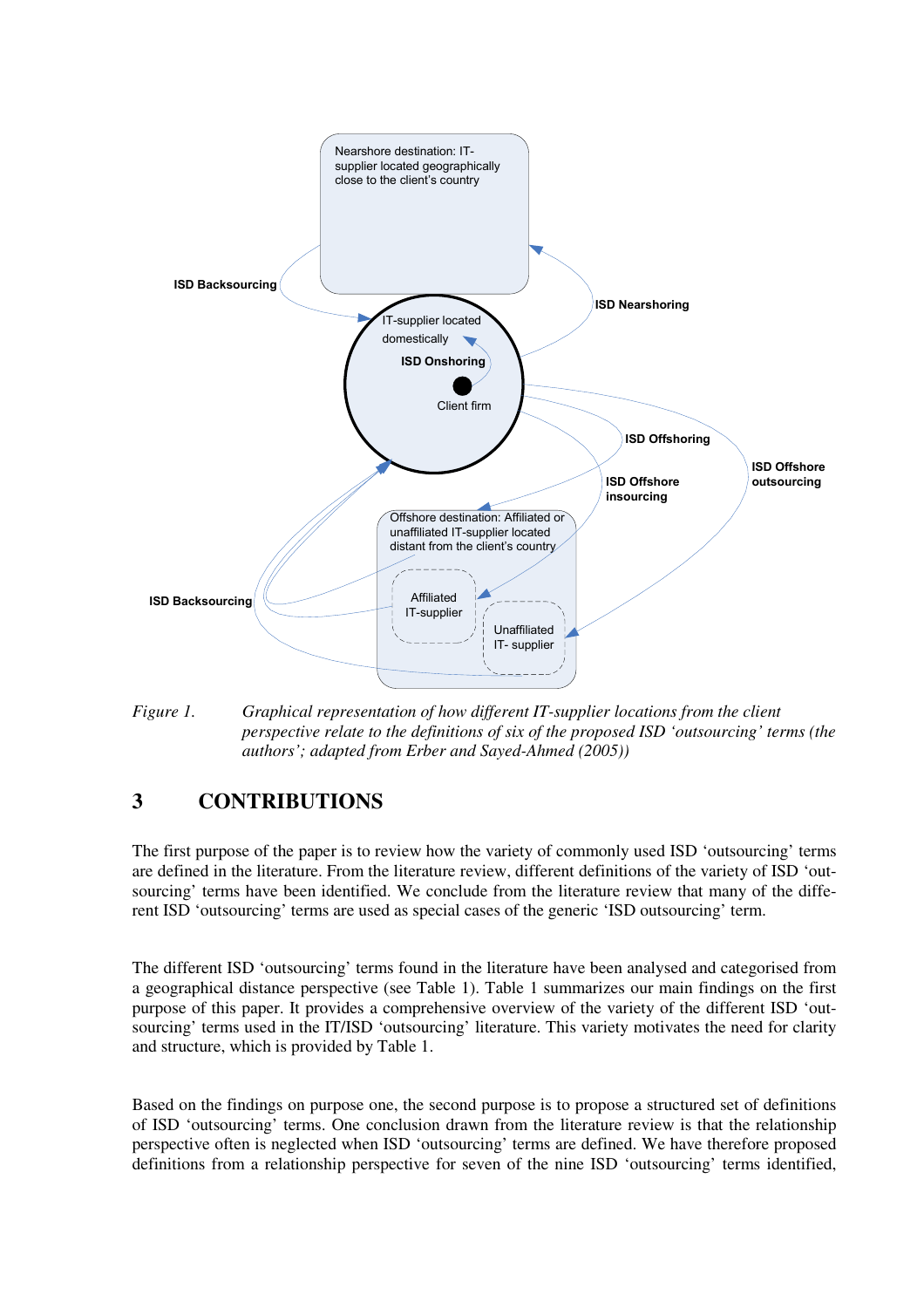which is another contribution of this paper. The proposed ISD 'outsourcing' definitions provide a structured set of definitions based on both the geographical distance perspective and the relationship perspective. Figure 1 per se is a third contribution with this paper, since it provides a graphical representation of how different IT-supplier locations, from the client perspective, relate to the definitions of six of the proposed ISD 'outsourcing' terms.

As the IT 'outsourcing' phenomenon is continually evolving and not seldom involves strategically important business IT activities, the significance of reliable and trustworthy relationships is increasing. Our firm belief is that the degree of IT 'outsourcing' successfulness to a large extent depends on how well the relationship between the client and the IT-supplier is managed and to what degree human and organizational learning is achieved (cf. Markus et al. 2000). The expectations and perceptions of IT 'outsourcing' success may differ across different stakeholders in the client−IT-supplier relationship. In sum, a better understanding of the characteristics of an individual client−IT-supplier relationship is facilitating the understanding of the link between that relationship and 'outsourcing' success. A first step towards this end is to define 'outsourcing' terms from a relationship perspective. We believe there are many opportunities for further research in this area.

### References

- Alborz, S., Seddon, P. B. and Scheepers, R. (2003) *A Model for Studying IT Outsourcing Relationships*, 7th Pacific Asia Conference on Information Systems, Adelaide, South Australia, July 10-13, pp. 1297-1313.
- Avison, D. E. and Fitzgerald, G. (2006) *Information Systems Development: Methodologies, Techniques and Tools,* McGraw-Hill, London.
- Barthélemy, J. and Geyer, D. (2005) *An Empirical Investigation of IT Outsourcing versus Quasioutsourcing in France and Germany,* Information & Management*,* 42 (4), pp. 533-542.
- Bhatt, P., Shroff, G., Anantaram, C. and Misra, A. (2006) *An Influence Model for Factors in Outsourced Software Maintenance,* Journal of Software Maintenance and Evolution Research and Practice*,* 18 (6), pp. 385-423.
- Carmel, E. and Tjia, P. (2005) *Offshore Information Technology: Sourcing and Outsourcing to a Global Workforce,* Cambridge University Press, New York.
- Chakrabarty, S. (2006) *Making Sense of the Sourcing and Shoring Maze: Various Outsourcing and Offshoring Alternatives,* In Outsourcing and Offshoring in the 21st Century: A Socio-Economic Perspective (Eds, Kehal, H. and Singh, V.) Idea Group Publishing, Hershey, pp. 18- 53.
- Cullen, S., Seddon, P. B. and Willcocks, L. (2005) *Managing Outsourcing: the Lifecycle Imperative,* MIS Quarterly Executive*,* 4 (1), pp. 229-246.
- Currie, W. (1998) *Using Multiple Suppliers to Mitigate the Risks of IT Outsourcing in Two United Kingdom Companies: ICI and Wessex Water,* Journal of Information Technology*,* 13 (3), pp. 169-180.
- Davey, H. and Allgood, B. (2002) *Offshore Development, Building Relationships Across International Boundaries: A Case Study,* Information Strategy: The Executive´s Journal*,* 18 (3), pp. 13-16.
- Dibbern, J., Goles, T., Hirschheim, R. and Jayatilaka, B. (2004) *Information Systems Outsourcing: A Survey and Analysis of the Literature.,* The DATA BASE for Advances in Information Systems*,* 35 (4), pp. 6-102.
- Edwards, H. K. and Sridhar, V. (2005) *Analysis of Software Requirements Engineering Exercises in a Global Virtual Team Setup,* Journal of Global Information Management*,* 13 (2), pp. 21-41.
- Erber, G. and Sayed-Ahmed, A. (2005) *Offshore Outsourcing: A Global Shift in the Present IT Industry,* Intereconomics*,* 40 (2), pp. 100-112.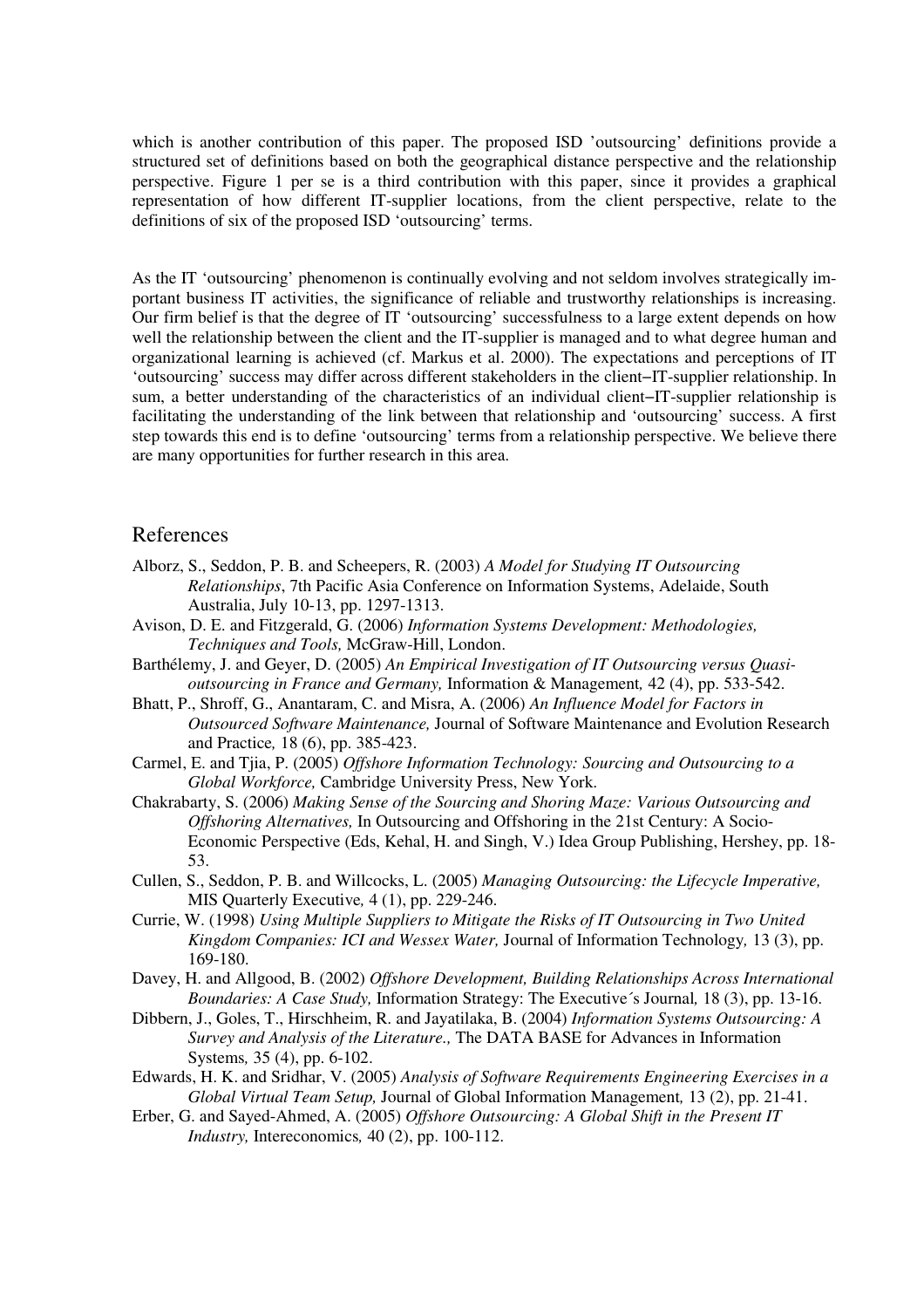- Goles, T. and Chin, W. W. (2005) *Information Systems Outsourcing Relationship Factors: Detailed Conceptualization and Initial Evidence,* The DATA BASE for Advances in Information Systems*,* 36 (4), pp. 47-67.
- Gonzales, R., Gasco, J. and Llopis, J. (2006) *Information Systems Offshore Outsourcing: A Descriptive Analysis,* Industrial Management & Data Systems*,* 106 (9), pp. 1233-1248.
- Gopal, A., Sivaramakrishnan, K., Krishnan, M. S. and Mukhopadhyay, T. (2003) *Contracts in Offshore Software Development: An Empirical Analysis,* Management Science*,* 49 (12), pp. 1671-1683.
- Hirschheim, R. (2006) *Offshore Outsourcing: Challenge to the Information Systems Discipline,* In Information Systems Outsourcing: Enduring Themes, New Perspectives and Global Challenges (Eds, Hirschheim, R., Heinzl, A. and Dibbern, J.) Springer, Berlin, pp. 687-699.
- Hirschheim, R. and Lacity, M. (2000) *The Myths and Realities of IT Insourcing,* Communications of the ACM*,* 43 (2), pp. 99-107.
- Hirschheim, R. and Lacity, M. (2006) *Four Stories of Information Systems Insourcing,* In Information Systems Outsourcing: Enduring Themes, New Perspectives and Global Challenges (Eds, Hirschheim, R., Heinzl, A. and Dibbern, J.) Springer, Berlin, pp. 303-346.
- Hovlin, K. (2006) *Offshoring IT Services A Swedish Perspective,* ITPS, Östersund.
- Iivari, J. and Hirschheim, R. (1996) *Analyzing Information Systems Development: A Comparison and Analysis of Eight Information Systems Development Approaches,* Information Systems*,* 21 (7), pp. 551-575.
- Kern, T. (1997) *The Gestalt of an Information Technology Outsourcing Relationship: An Exploratory Analysis*, 18th International Conference on Information Systems (Eds, DeGross, J. I. and Kuldeep, K.), Atlanta, Georgia, USA, December 15-17, pp. 37-58.
- Kern, T. and Willcocks, L. (2002) *Exploring Relationships in IT Outsourcing: The Interaction Approach,* European Journal of Information Systems*,* 11 (1), pp. 3-19.
- Khan, N. and Fitzgerald, G. (2004) *Dimensions of Offshore Outsourcing Business Models,* Journal of Information Technology Cases and Applications*,* 6 (3), pp. 35-50.
- Kliem, R. (2004) *Managing the Risks of Offshore IT Development Projects,* Information Systems Management*,* 21 (3), pp. 22-27.
- Lacity, M. and Hirschheim, R. (1993) *Information Systems Outsourcing Myths, Methaphors and Realities,* John Wiley & Sons Ltd, Chichester.
- Lacity, M. and Willcocks, L. (1998) *An Empirical Investigation of Information Technology Sourcing Practices: Lessons from Experience,* MIS Quarterly 22 (3), pp. 363-408.
- Lacity, M. and Willcocks, L. (2000) *Relationships in IT Outsourcing: A Stakeholder Perspective,* In Fraiming the Domains of IT Management - Projecting the Future Through the Past (Ed, Zmud, R. W.) Pinnaflex Education Resources, Cincinnati, Ohio, pp. 355-384.
- Lacity, M. and Willcocks, L. (2001) *Global IT Outsourcing In search for Business Advantage,* John Wiley & Sons Ltd, Chichester.
- Lacity, M., Willcocks, L. and Feeny, D. (1996) *The Value of Selective Sourcing,* Sloan Management Review*,* 37 (3), pp. 13-25.
- Markus, M. L., Axline, S., Petrie, D. and Tanis, S. C. (2000) *Learning from Adopters' Experiences with ERP: Problems Encountered and Success Achieved,* Journal of Information Technology*,* 15 (4), pp. 245-265.
- Nilsson, A. G. (2006) *Information Systems Development Some Highlights from Infology,* In ICT for people - 40 Years of Academic Development in Stockholm (Eds, Bubenko jr, J., Jansson, C. G., Kollerbauer, A., Ohlin, T. and Yngström, L.) Department for Computer and Systems Sciences (DSV) at Stockholm University and Royal Institute of Technology, Stockholm, pp. 165-172.
- Norwood, J., Carson, C., Deese, M., Johnson, N. J., Reeder, F. S., Rolph, J. E. and Schwab, S. (2006) *Off-shoring: An Elusive Phenomenon*, National Academy of Public Administration, pp. 35-47.
- Prikladnicki, R., Audy, J. L. N. and Evaristo, R. (2003) *Global Software Development in Practice: Lessons Learned,* Software Process Improvement and Practice*,* 8 (4), pp. 267-281.